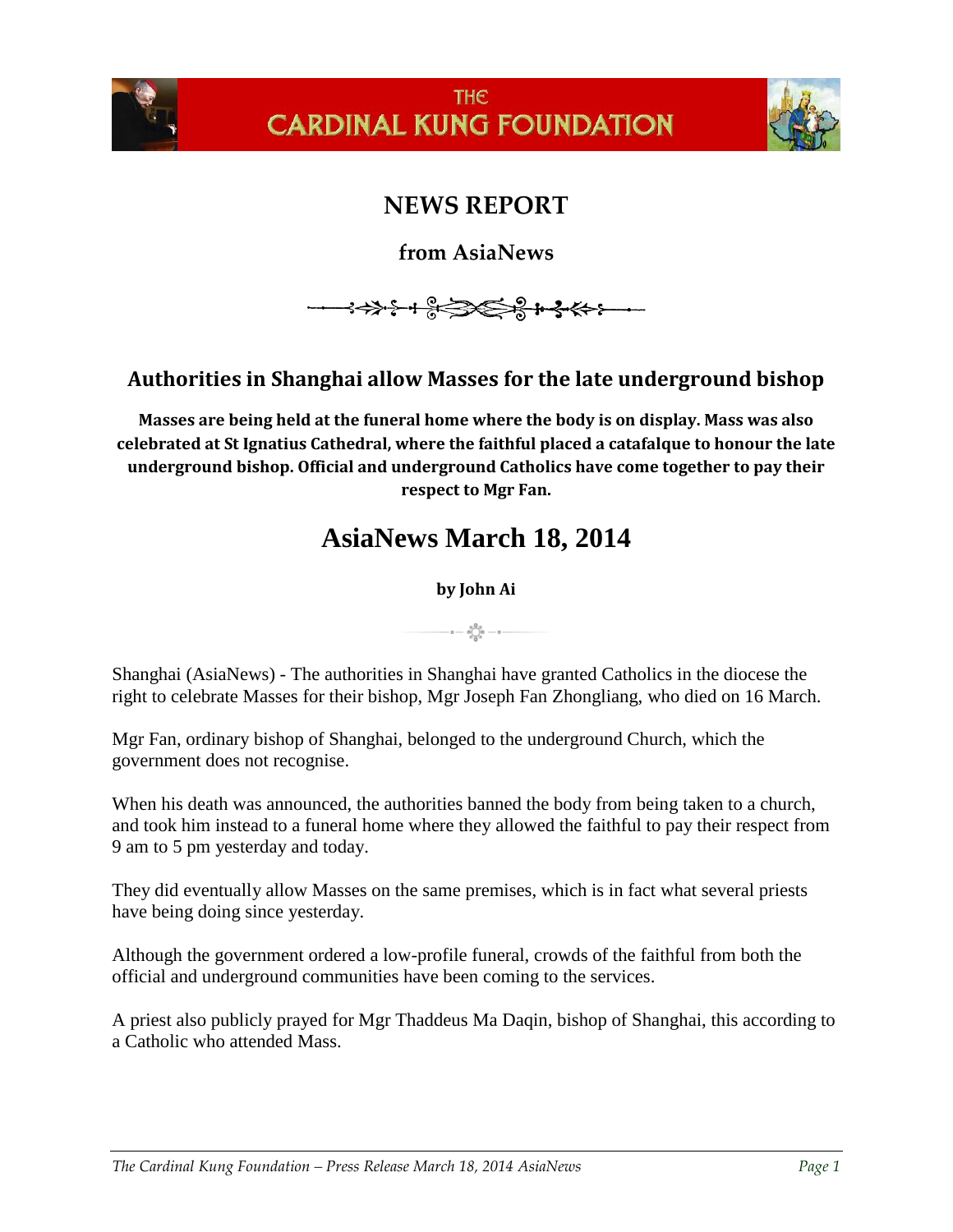Since the day of his ordination, Bishop Ma has been under house arrest after quitting the Chinese Patriotic Catholic Association.

Parishioners were also able to get a catafalque placed in St Ignatius Cathedral, the See of the Bishop of Shanghai, where a Mass was celebrated for Mgr Fan as well.

Bishop Fan died two days ago, Msgr. Jin died last year. But the Lord has not left the Church in Shanghai without a guide. On the surface there may seem to be a vacuum, but in reality, the presence of Msgr. Thaddeus Ma Daqin ensures continuity.

Shanghai Catholics feel the same respect and appreciation of Msgr. Ma. Maybe some criticize, but the majority follows him and loves him as the pastor of Shanghai. And it is a wonderful thing that he is the successor to both Msgr. Jin and Msgr. Fans. Through him the Church of Shanghai can really live a new era of reconciliation.

I believe that the government would do well to allow to Msgr. Ma celebrate the funeral of Msgr. Fan Zhongliang. It would be a respectful gesture towards religious freedom and towards an elderly person, such as Msgr. Fans. In addition, Msgr. Ma Daqin's presence would guarantee not only a fitting funeral, but also an experience of fraternity and harmony among Christians, from which the entire city could only benefit.